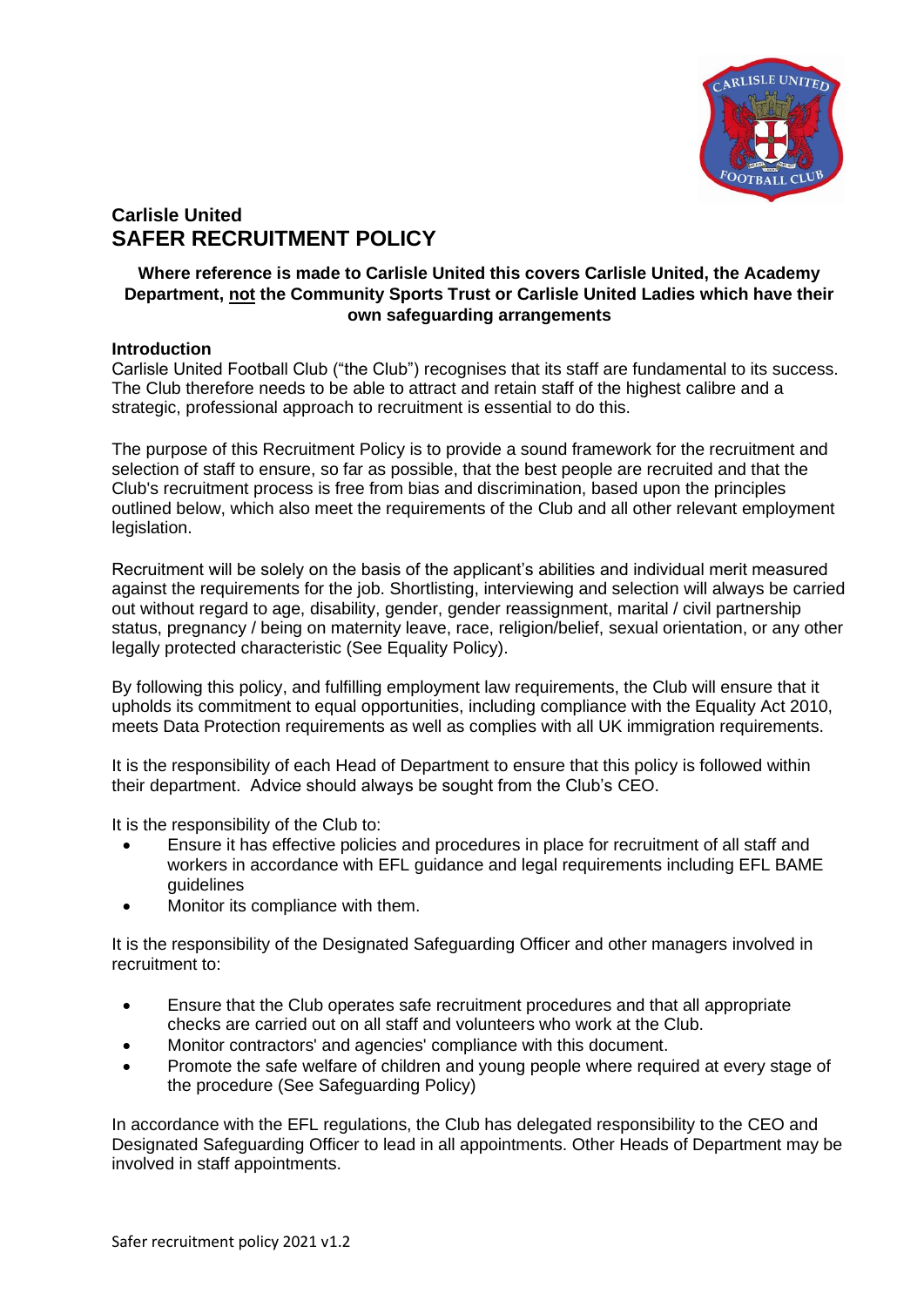

## **1.1. Recruitment and selection process**

The Club will ensure that the recruitment and selection of staff is conducted in a professional, timely and responsive manner and in compliance with current employment legislation.

The Club will treat all candidates fairly, equitably and efficiently, with respect and courtesy, aiming to ensure that the candidate experience is positive, irrespective of the outcome.

If a member of staff involved in the recruitment process has a close personal or familial relationship with an applicant they must declare this as soon as they are aware of the individual's application and avoid any involvement in the recruitment and selection decision-making process.

All applicants must provide a written application.

It is the Club's policy that line managers are responsible for recruitment in conjunction with CEO. A line manager who wishes to recruit someone must first obtain approval from either the Financial Director or CEO.

The recruitment and selection process should not commence until a full evaluation of the need for the role against the Club's plans and budget has been completed.

Where recruitment is needed to fill a vacancy created by a leaver, approval should still be sought, and careful thought should be given to updating and refreshing the content of the role. If a manager wishes to upgrade a position, or create a new position, justification for this must be presented.

## **1.2. Job Descriptions**

Before embarking on any recruitment, the line manager must ensure that there is an up-to-date job description for the position. The job description is a key document in the recruitment process, and it should clearly set out the duties and responsibilities of the job. It must include the job title, location, the post to whom the jobholder is responsible, the main purpose of the job, its key duties and responsibilities, special details in relation to hours of work and the skills, knowledge, experience, qualifications and training, aptitudes and behaviours necessary to perform the role.

It is the Club's policy to endeavour, where appropriate, to advertise vacancies internally via email and other communication platforms in use to all staff. Existing employees are encouraged to apply for vacant positions if they have the appropriate qualifications, experience and skills or have relevant transferable skills.

The Club aims always to recruit the person who is most suited to the job. Recruitment will be solely based on the applicant's abilities and individual merit as measured against the criteria for the job. Qualifications, experience, skills, personal and professional competencies will be assessed at the level that is relevant to the job.

## **1.3. Advertising**

All adverts will be issued by the HR Department which will identify the best medium and platforms for advertising the vacancy in conjunction with the recruiting manager. The Club will advertise vacancies across a range of diverse forums to encourage applications from underrepresented groups.

All staff should be aware that when dealing with enquiries about vacancies it is unlawful to state or imply that applications from one group with a particular characteristic, such as but not limited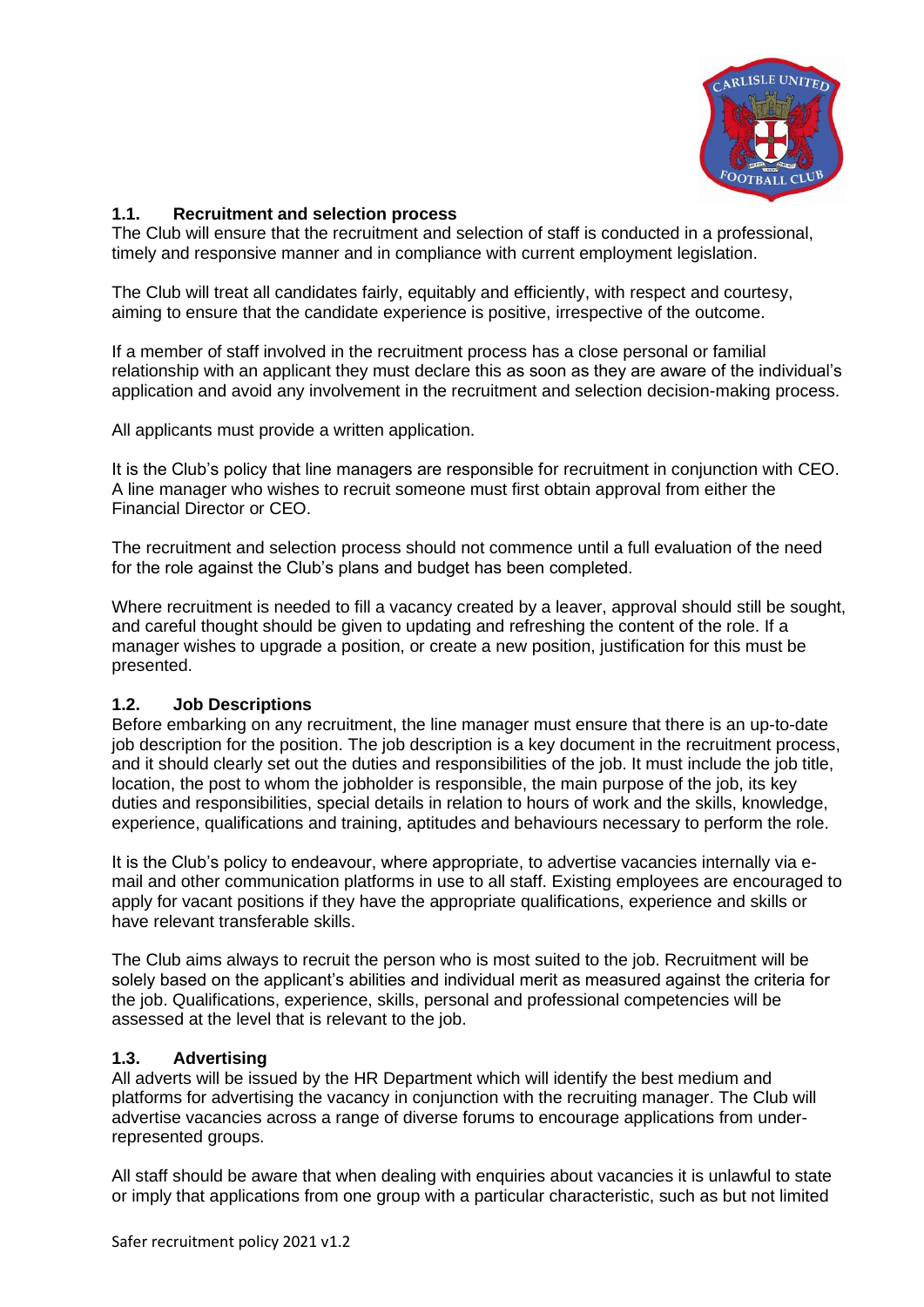

to age, gender or race would be preferred. These may lead to a complaint of discrimination. The confidentiality of applications must be respected by all of those involved in the selection process. The Club is committed to applying its Equality Policy at all stages of recruitment and selection, and adverts will contain an equal opportunities statement.

# **1.4. Equal opportunities**

The Club wishes to encourage the recruitment of staff with disabilities and will make reasonable adjustments to all stages of the recruitment process and as required in order for a successful candidate with a disability to undertake the post.

Shortlisting, interviewing and selection will always be carried out without regard to age, disability, gender, gender reassignment, marital / civil partnership status, pregnancy / being on maternity leave, race, religion/belief, sexual orientation, or any other legally protected characteristic.

Any candidate with a disability will not be excluded unless the candidate is unable to perform a duty that is intrinsic to the role, having taken into account reasonable adjustments. Reasonable adjustments to the selection process will be made to ensure that no applicant is disadvantaged because of his/her disability.

To avoid any discrimination or potential unconscious bias, personal details of candidates may be removed from CVs / application forms before they are given to managers for shortlisting. The Club will also consider introduction of unconscious bias training to assist managers in conducting a fair recruitment process.

## **1.5. Job Adverts**

Job adverts will state Carlisle United Football Club is committed to safeguarding and promoting the welfare of children and young people and expect all staff and volunteers to share this commitment.

They will also state that applicants, if required at club discretion, will be expected to submit to enhanced DBS Enhanced Criminal Records and this may include checks against the Barred Lists, as such it is exempt from Rehabilitation of Offenders Act (1974).

They will inform the applicant that all convictions including spent convictions that have not been subject to filtering by the DBS should be declared.

## **1.6. Interviews**

The structure of interviews should be decided in advance by determining who will attend and what areas of questioning are to be covered. For permanent positions, there should be at least two people involved in the interview process.

The same areas of questioning should be covered with all candidates focusing on the needs of the job and skills to perform it effectively.

Assumptions should not be made regarding the expertise or abilities of candidates because of their employment history. Interview questions should be phrased so that they do not favour any one candidate or group of candidates. Supplementary questions should be used to probe for further information or clarification where answers are incomplete or ambiguous.

Care must be taken to avoid questions that could be construed as discriminatory or unnecessarily intrusive., e.g. questions about personal circumstances that are unrelated to the job.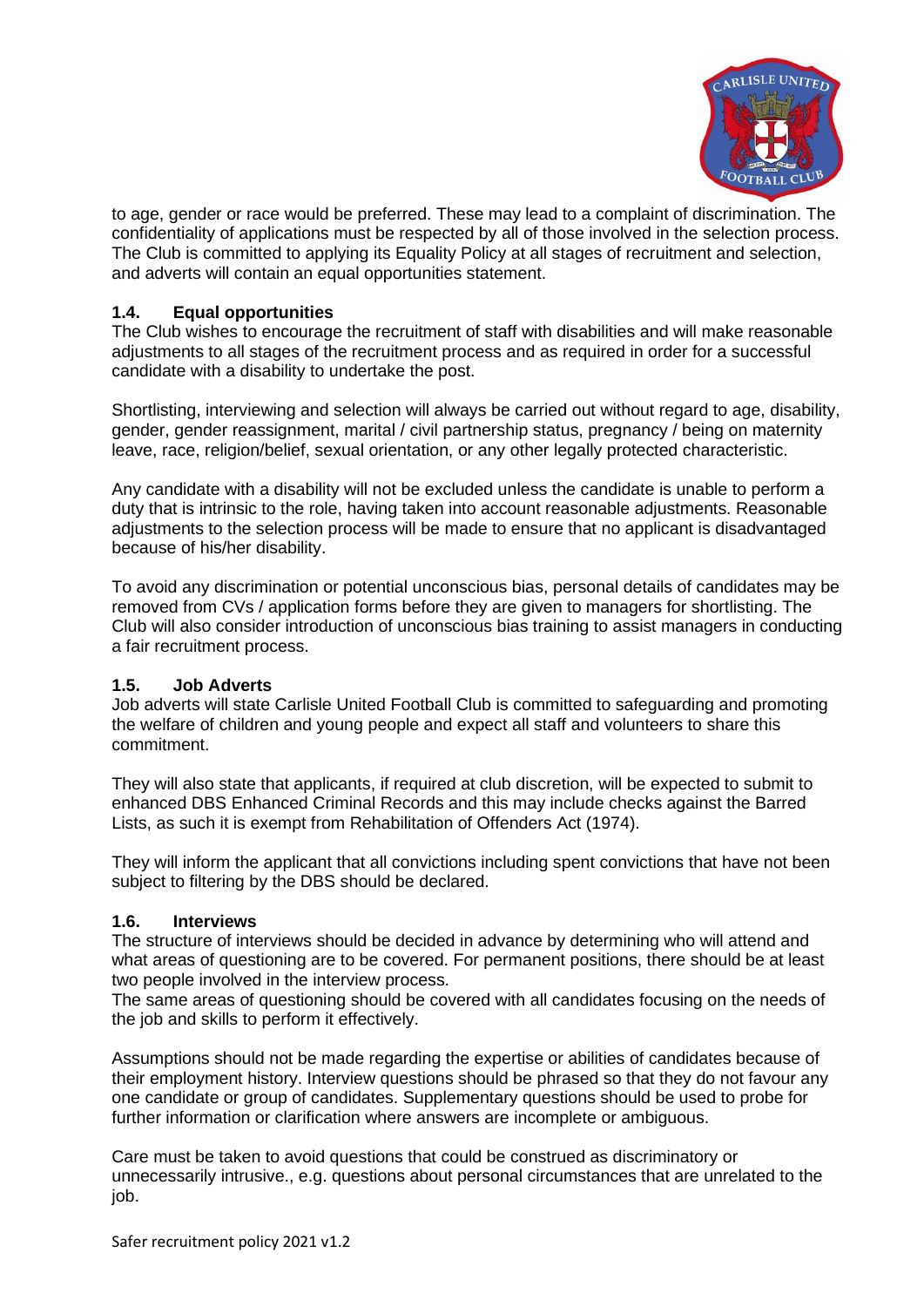

Interview notes must be taken by each panellist to help decide based on the content of the interviews. Such notes must relate to how candidates demonstrate their knowledge, skills, experience and abilities in relation to the job description.

Data Protection legislation allows applicants to request disclosure of such notes in the event of a complaint. Interview notes should be retained by the interviewer for a minimum of 12 months from the date that an appointment decision is notified.

# **1.7. Pre-employment checks**

Pre-employment checks including academic qualifications, professional registration, the right to work in the country, references and any other specifics considered essential for the post must be verified by the Club before any formal employment offer can be made or before actual employment can start.

Those working in the Academy will not be able to start a new role working with children until all ID and other DBS and YD2 compliance steps have been taken and validated. All offers of employment are conditional on the following being satisfactory.

Those staff in roles where the club believe safeguarding issues could exist will also be subject to DBS checks.

## **1.8. References**

Two references must be provided, ideally two professional ones, although one character reference will be acceptable in the event that an individual does not have more that one professional referee.

These will always be sought directly from the referee, and their purpose is to provide objective and factual information to support appointment decisions, such as length of employment, relationship of the applicant to the referee, job title, responsibilities, reasons for leaving, performance and any other relevant information.

Direct contact will be made with each referee to verify the reference. Telephone references are acceptable, where time pressures or the location of referees dictate that this may be appropriate. Any discrepancies or anomalies will be followed up.

Appropriate referees are those who have direct experience of a candidate's work, education or training: preferably in a supervisory capacity, and a reference must be obtained from the current or previous employer. References from relatives or friends will not be accepted. References will only be used for the purpose for which they were intended and their confidentiality must be maintained. Failure to provide or receive references within a reasonable time frame may result in the offer of employment being withdrawn

## **1.9. Qualifications**

Candidates must be able to demonstrate they have obtained any academic or vocational qualifications legally required for the post and claimed in their application. The Club reserves the right to ask for original certificates, and copies will be taken and kept securely on employees' personnel files, held by the Club Secretary.

## **1.10. DBS Checks**

Carlisle United Football Club is committed to safeguarding and promoting the welfare of children and young people and expect all staff and volunteers to share this commitment.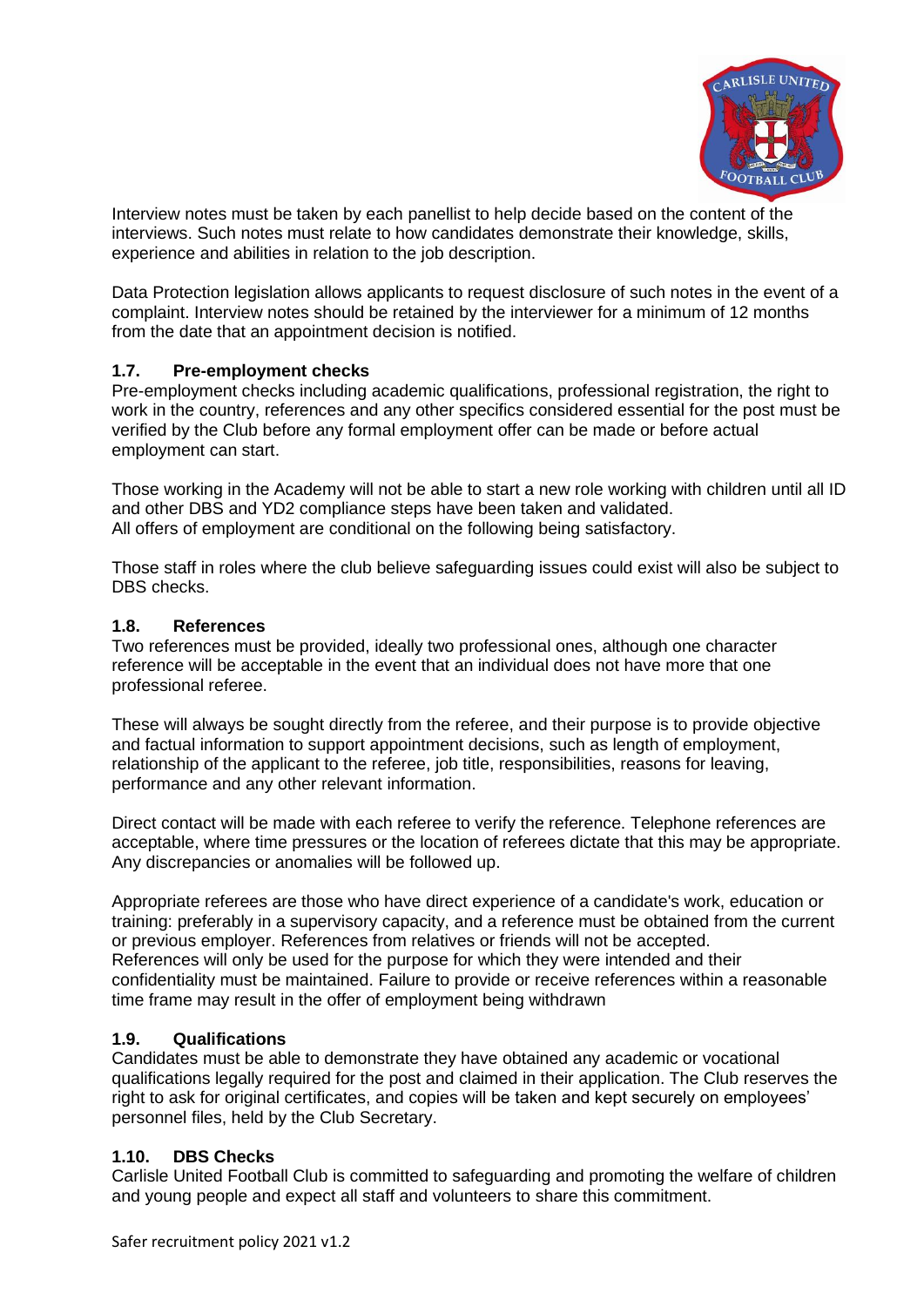

As part of the Club's commitment to safeguarding, the successful applicant may be required to undergo a Disclosure Barring Service ("DBS") check or an enhanced DBS check. The results of a DBS check will be considered on an individual basis, and the Club will act in a proportionate manner when deciding whether or not to proceed with the appointment. The Sexual Offenses Act 2003 is relevant to this area.

An FA Enhanced DBS disclosure is required for all relevant new appointments to the Club. Individuals will be asked to declare any convictions, cautions or reprimands, warnings or bindovers that may have been incurred.

The Club reserves the right to carry out risk assessments where content has been disclosed on a DBS disclosure if it feels that it is relevant to the job requirements. Failure to satisfy the Club and the EFL's safeguarding requirements may lead to the job offer being withdrawn or, if they have already started employment, summary termination of the employment.

Any matters of concerns arising during the recruitment process should follow the Managing Allegations Policy including reporting to LADO.

#### **1.11. Medical assessments**

The Club reserves the right to carry out independent pre-employment medical assessments for roles that require a specific level of fitness, with a doctor nominated by the Club. Any offer of employment will be conditional on the result of this medical examination being satisfactory.

#### **1.12. Proof of identity. Eligibility to work**

Prior to starting to work, successful candidates are required to provide an original official document proving their identity and right to work legally in the UK such as: • A full UK or European Union / European Economic Area passport or

- A valid work permit or other document which demonstrates that they are legally able to take up employment in the UK or
- An official letter showing their National Insurance Number, such as a recent P45 or P60 plus another document such as a full British birth or adoption certificate which includes the name(s) of at least one of their parents or immigration status document or registration or naturalisation as a British citizen.

New starters are required to provide documentary evidence of their eligibility to work in the UK before their first day at work. If they have only provided copies of documents before they start work, they must produce the original documents on the first day. Photocopies will be made and retained. Failure to do so will result in any offer of work being declared void and / or suspension without pay and the offer of work withdrawn; which course is taken will be at the Club's discretion.

## **1.13. Employing overseas footballers**

If an offer of employment is made by the Club to a non-UK national, the Club will follow the guidance issued by the Football Association at that given point in time.

Before applying for a certificate of sponsorship, the Club shall ensure that the player's birth country is listed on FIFA ranking list, taken at the date on which the Club applies for the certificate of sponsorship, and that he has played the requisite number of international games as stated in the FA's guidance.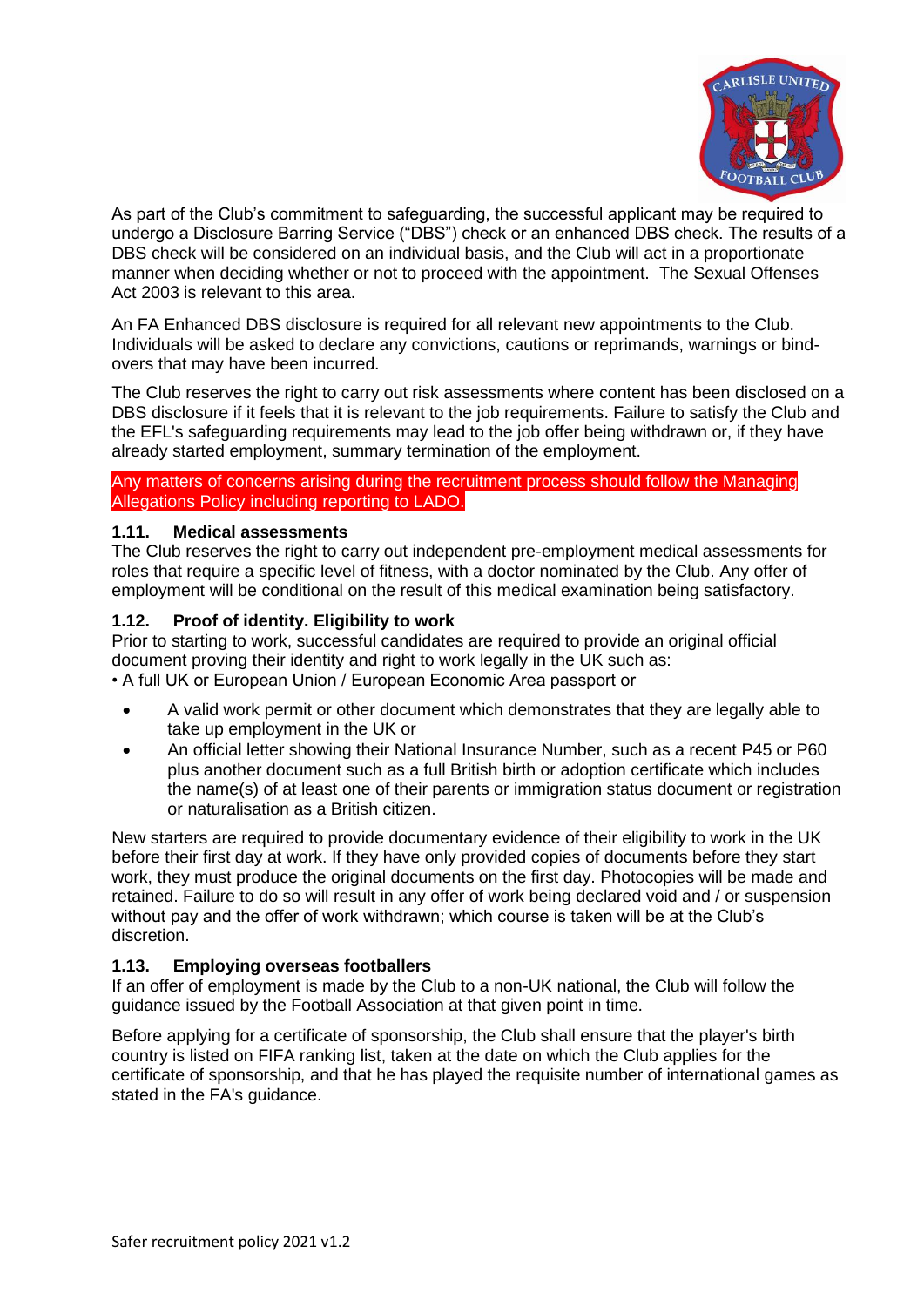

## **1.14. Review**

This Policy will be kept up to date, particularly as the Club changes in nature and size and new requirements emerge.

To ensure this, the Policy, and the way it is implemented, will be reassessed and amended on an ongoing basis and reviewed annual basis will be as follows:

- Recruitment issues will be considered as agenda items and discussed at the:
	- o Safeguarding Working Group meetings
	- o Academy Management Team meeting and Technical Board meetings
- The Policy will be reassessed and amended on an ongoing basis by the CEO in consultation with the Safeguarding Working Group
- The 1921 Board will:
	- $\circ$  include recruitment within safeguarding as an agenda item and feature in the Board Report
	- o conduct an annual review of the Policy as part of the annual review
	- o publish the Policy on its website
- The Holdings Board will ensure the 1921 Board undertakes its role as stated

#### **1.15. Safeguarding contacts**

Remember that in an emergency or where there is risk to life you should contact the police immediately.

If you have concerns you wish to raise with the Club please contact:

- Senior Safeguarding Manager Nigel Clibbens nigel.clibbens@carlisleunited.co.uk
- Designated Safeguarding Officer David Wilkes dave.wilkes@carlisleunited.co.uk 07940483680
- Matchday Safeguarding Officer Sarah McKnight [sarah.mcknight@carlisleunited.co.uk](mailto:sarah.mcknight@carlisleunited.co.uk) 0330 094 5930

## **Other Safeguarding contacts in football:**

Whilst any safeguarding concern should be raised with the Club Safeguarding contacts in the first instance we recognise that this may not always be possible or appropriate. Below are the contact details for footballing partners with whom safeguarding concerns in relation to the Club can be discussed:

## **The English Football League Safeguarding Team**

Tel: 01772 325940

Email: safeguarding@efl.com

If they concern regards a person in employed in footballs conduct towards a child:

## **The FA Safeguarding Team**

Tel: 0800 169 1863

Email: Safeguarding@TheFA.com